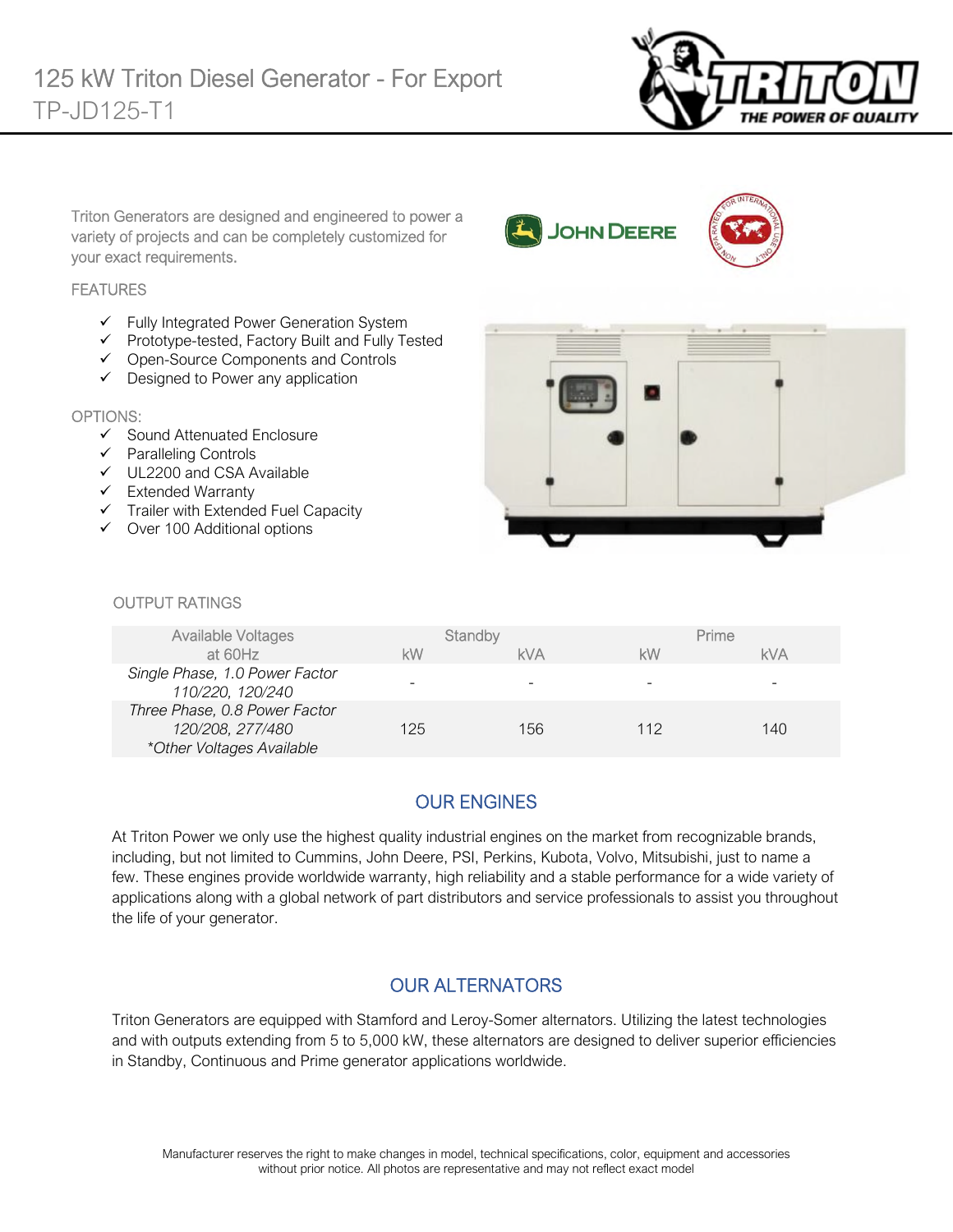

### ENGINE INFORMATION

| Engine Make                      | <b>John Deere</b>      |  |  |
|----------------------------------|------------------------|--|--|
| Model                            | 6068TF250              |  |  |
| <b>Tier Rating</b>               | Non Rated              |  |  |
| Engine Speed (RPM)               | 1800                   |  |  |
| Engine Power Output at rated RPM | 149 kWm / 200 HP       |  |  |
| Cooling                          | <b>Radiator Cooled</b> |  |  |
| Aspiration                       | Turbocharged           |  |  |
| Total Displacement (Liter)       | 6.8                    |  |  |
| No. of Cylinders and Build       | 6, in line             |  |  |
| <b>Bore and Stroke</b>           | 106 x 127              |  |  |
| <b>Compression Ratio</b>         | 17.0:1                 |  |  |
| Governor                         | Electronic             |  |  |
| Fuel Consumption (L/hr)          |                        |  |  |
| <b>Full Load</b>                 | 29.1                   |  |  |
| 75% Load                         | 22.3                   |  |  |
| 50% Load                         | 14.7                   |  |  |
| Oil Capacity (Liter)             | 20.1                   |  |  |
| Coolant Capacity (Liter)         | 12                     |  |  |

### ALTERNATOR INFORMATION

| Leroy Somer or Stamford                                  |
|----------------------------------------------------------|
| Brushless single bearing, revolving field                |
| $2/3$ pitch                                              |
| Single bearing, flexible disc                            |
| Class H                                                  |
| 125-163°C Continuous                                     |
| <b>Self Excited</b>                                      |
| A(U), B(V), C(W)                                         |
| Direct drive centrifugal blower fan                      |
| No load < 1.5%. Non distorting balanced linear load < 5% |
| <50 per NEMA MG1-22.43                                   |
| $<$ 2%                                                   |
|                                                          |

# DEEP SEA DIGITAL CONTROLLER

- Adaptable for a wide variety of single gen-set applications, supporting diesel, gas and petrol engines.
- Monitors engine speed, oil pressure, coolant temperature, frequency, voltage, current, power and fuel level, giving you comprehensive engine and alternator protection.
- <sup>o</sup> Easy USB configuration via the DSE PC Suite or directly through the controller's panel.
- <sup>o</sup> Standard units include models DSE4520 or DSE4510. Additional models for AutoStart (DSE73XX and DSE74XX Series) and Synchronization (DSE86XX Series) available upon request on customized equipment.

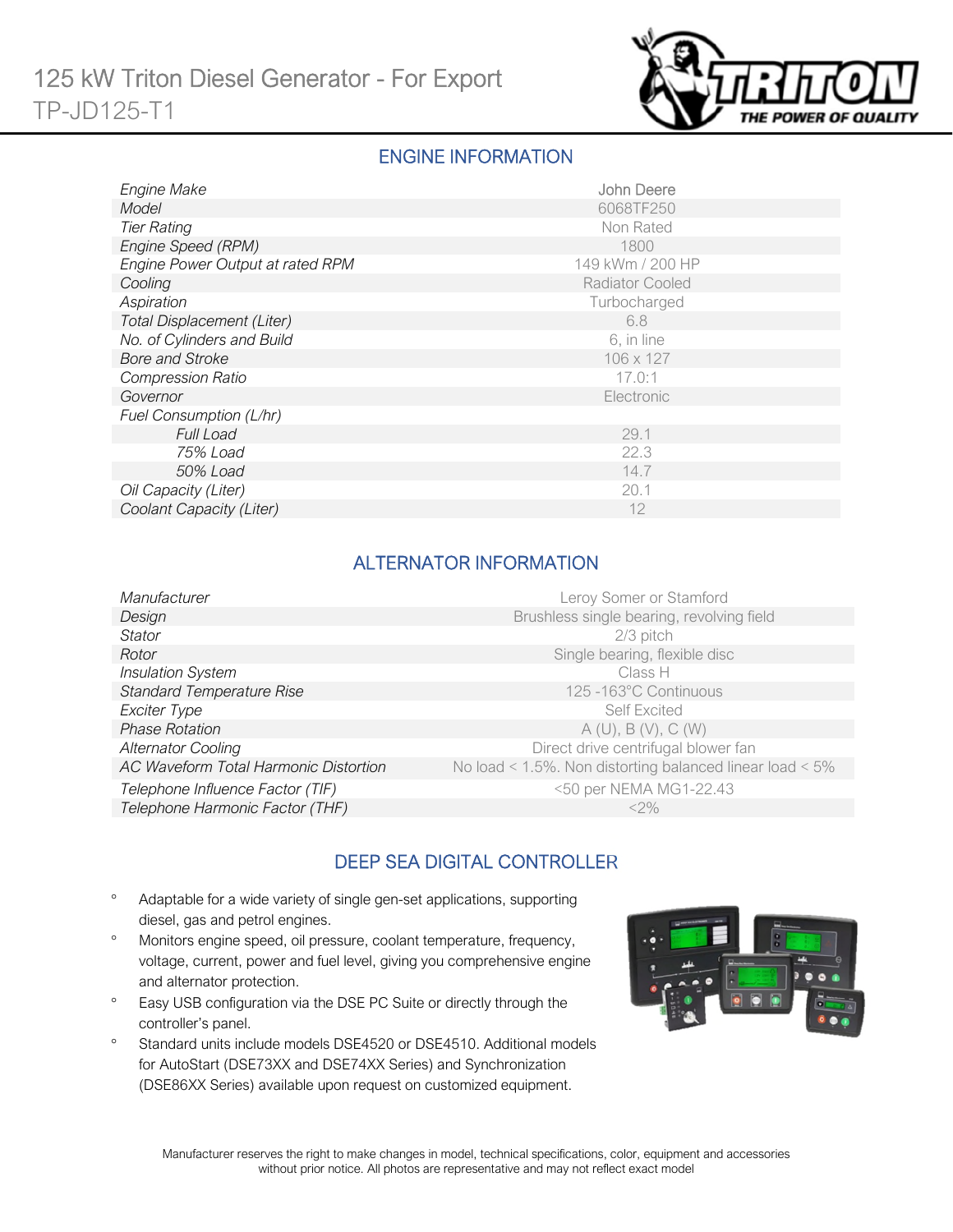

# STANDARD ITEMS

- Engine System:
	- o Oil Drain Extension
	- o Air Cleaner
	- o Critical Exhaust Silencer (Enclosed Versions)
	- o Expanded Metal Safety Guards
- Fuel System
	- o Primary Fuel Filter
	- o Fuel Lock-off
		- o Flexible Fuel Lines
	- Cooling System
		- o Factory Installed Radiator
		- o 50/50 Ethylene glycol antifreeze
		- o Radiator Drain Extension
- Electrical System
	- o Unit Mounted Mainline Circuit Breaker
	- o Battery Charging Alternator
	- o Battery Tray and Cables
	- o Emergency Stop Switch
- Generator Set
	- o Mounted on Heavy Duty Steel Base Frame
	- o Anti-Vibration Pads between Engine/Alternator and Frame
	- o Full Factory Load Bank Testing
	- o Sub-Base Lifting Points
- $\checkmark$  Alternator
	- o Single and Three Phase
	- o 12 Lead Stamford or Leroy-Somer
- $\checkmark$  Enclosure (if selected)
	- o Heavy Duty Steel Enclosure (Aluminum Options)
	- o Powder Coated Finish
	- o Easy Access to All Service Points
	- o Fully Sound Attenuated
	- o Advanced Water and Dust Proofing
	- o Easy to Transport
	- o Includes 8-hour single wall fuel tank

# OPTIONAL ITEMS

- Engine System:
	- o Upgraded Exhaust Silencers (Hospital, Residential, Critical)
	- o Heavy Duty Air filters
	- o Oil Heater
	- o Block Heater (Circulating, up to 5000 Watt)
- $\checkmark$  Fuel System
	- o Multi-Valve Fuel Connections
	- o Fuel Cooler
- Electrical System
	- o Battery Charger (Standard and Float Type)
	- o Additional Circuit Breakers
	- o Shunt Trips
	- o Electrically Controlled Breakers
	- o Medium Voltage Alternators
	- o Paralleling Systems
	- o Electrical Connections (Cam-Locks, Refer Plugs, Distro Panel, and more)
- $\checkmark$  Cooling System
	- o Upgraded Radiator Systems
	- o Marine Grade Radiator
- Generator Set
	- o Seismic Isolators
	- o Remote Mounted Control System
- Enclosure
	- o Aluminum Enclosure
	- o Ultra-Quiet Enclosure
	- o 20 and 40' Container Packages
	- o Custom Paint Colors
- $\checkmark$  Alternator
	- o 600 Voltage
	- o Medium Voltage (1000 to 13,200 voltage)
	- o Two Bearing
- $\checkmark$  Additional Options
	- o Please inquire, Triton can assist in engineering nearly any option